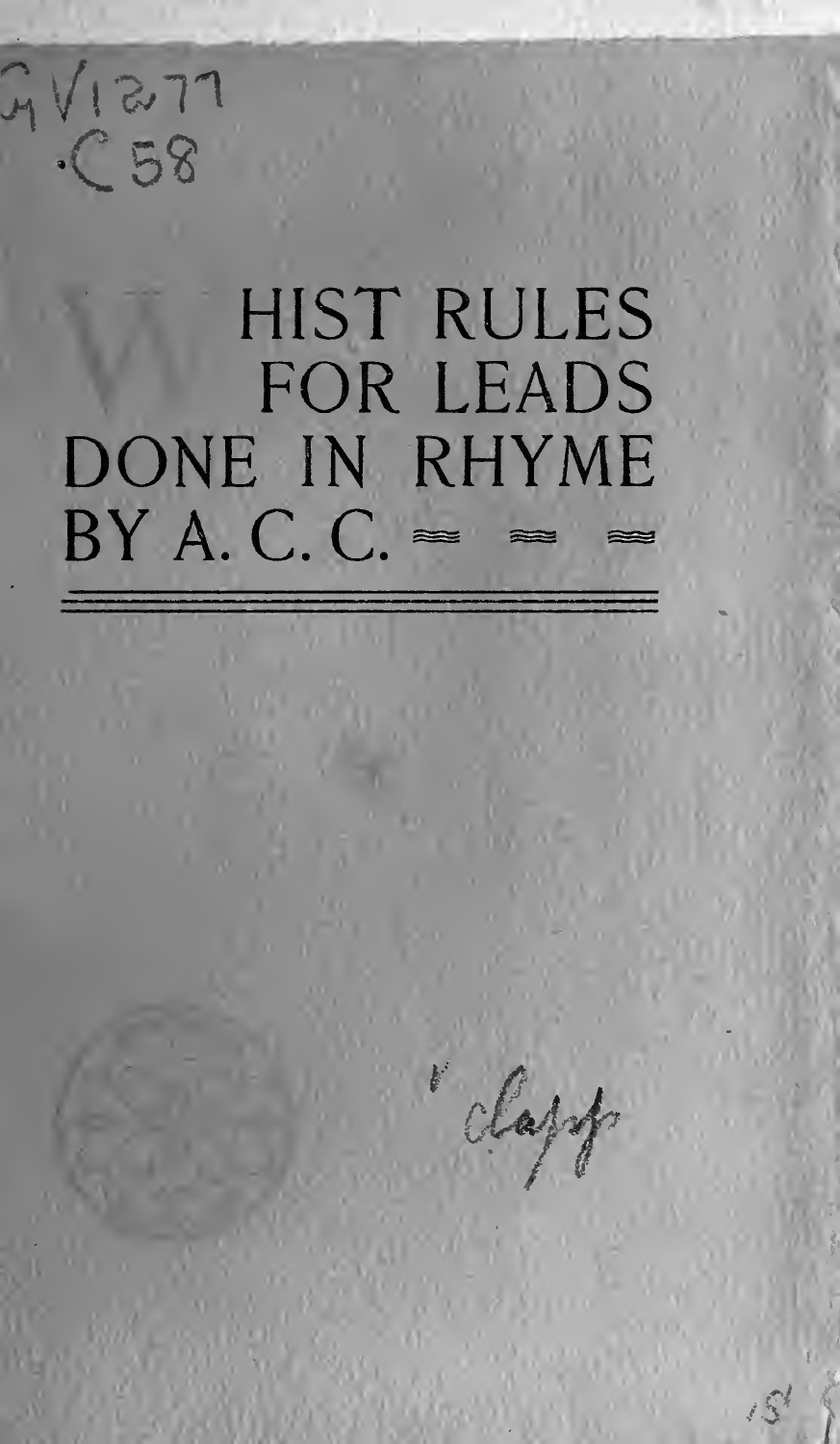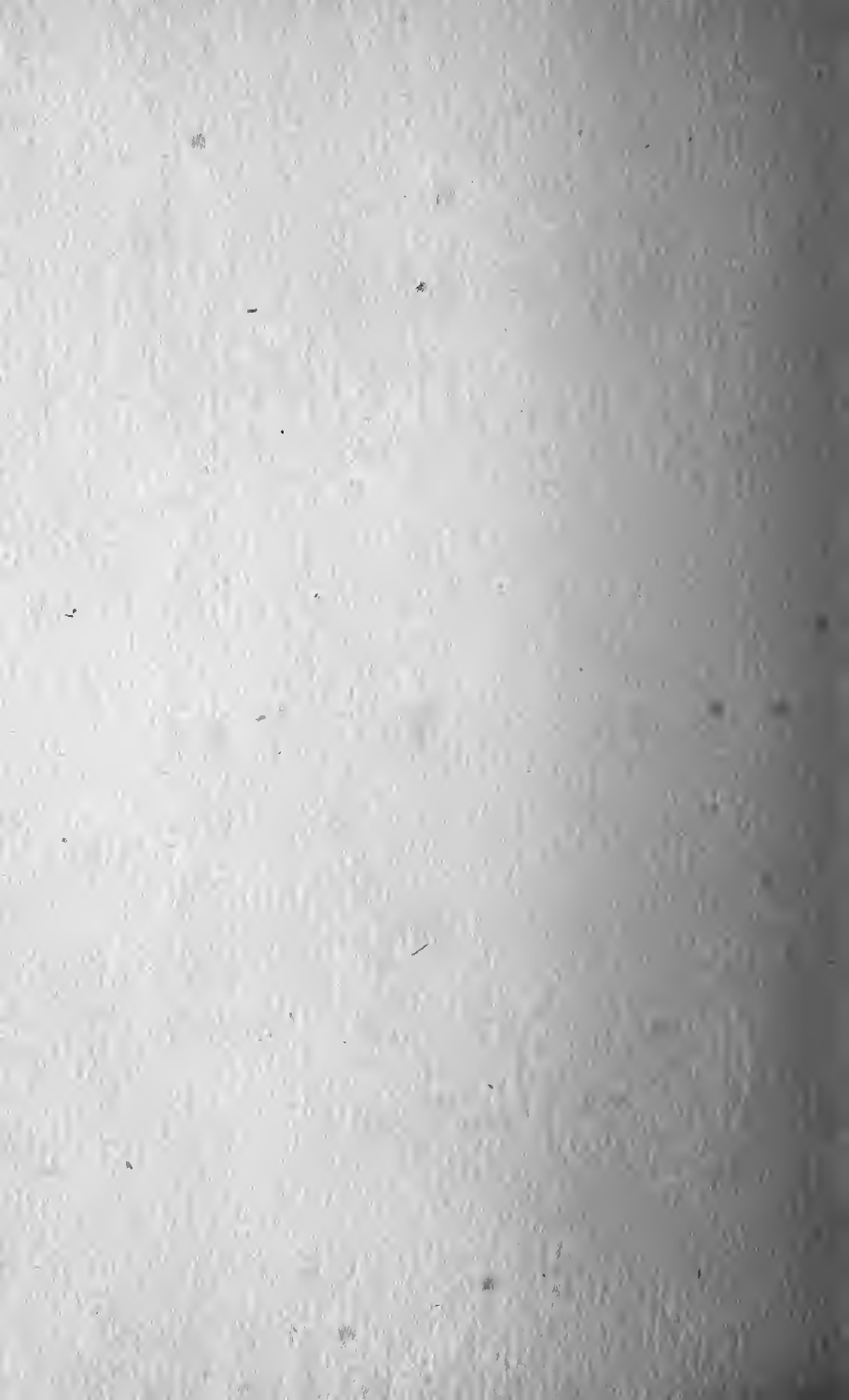### WHIST RULES FOR LEADS

IN RHYME

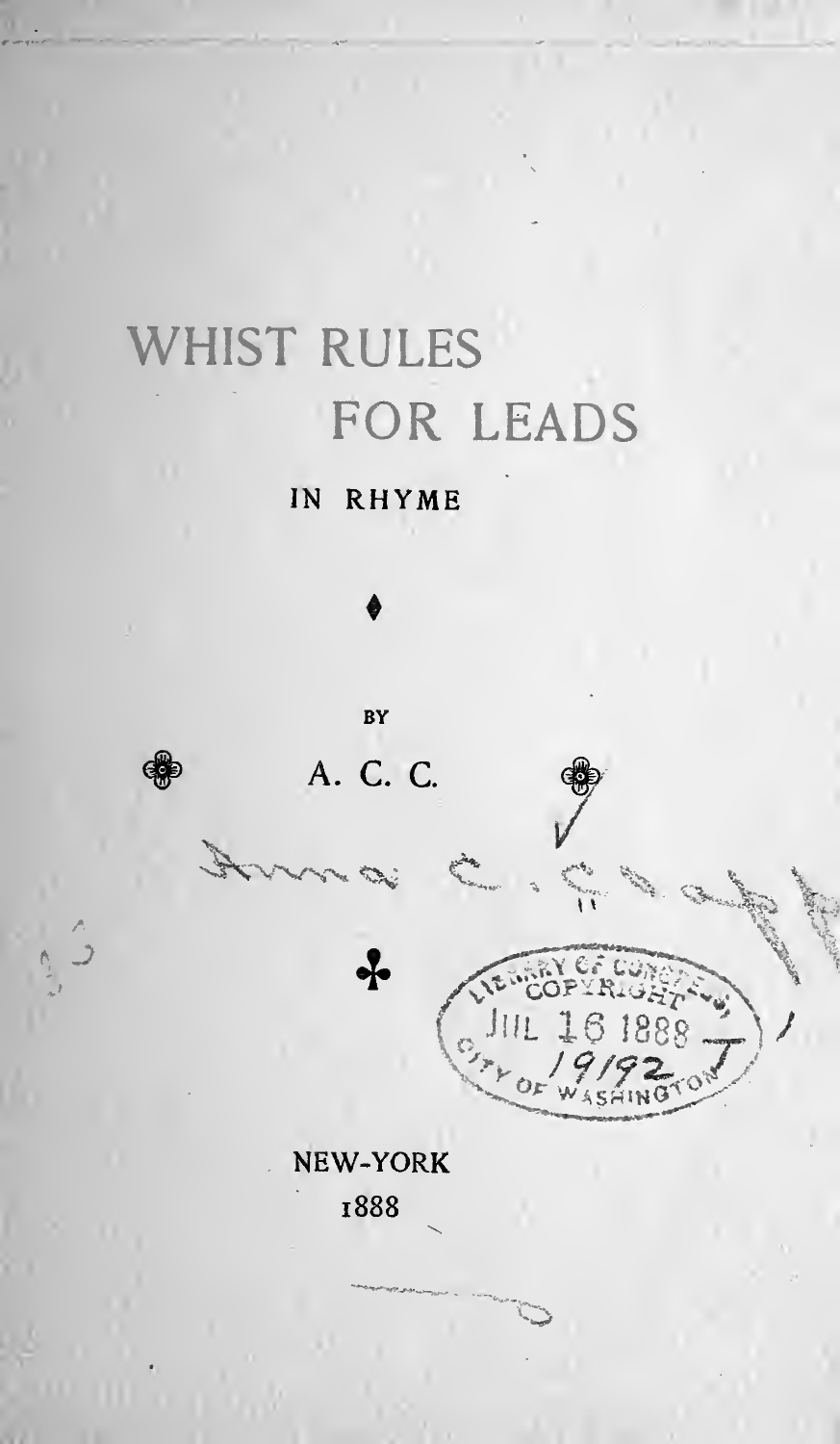$GV1277$ 

Copyright, 1888, By Anna C. Clapp.

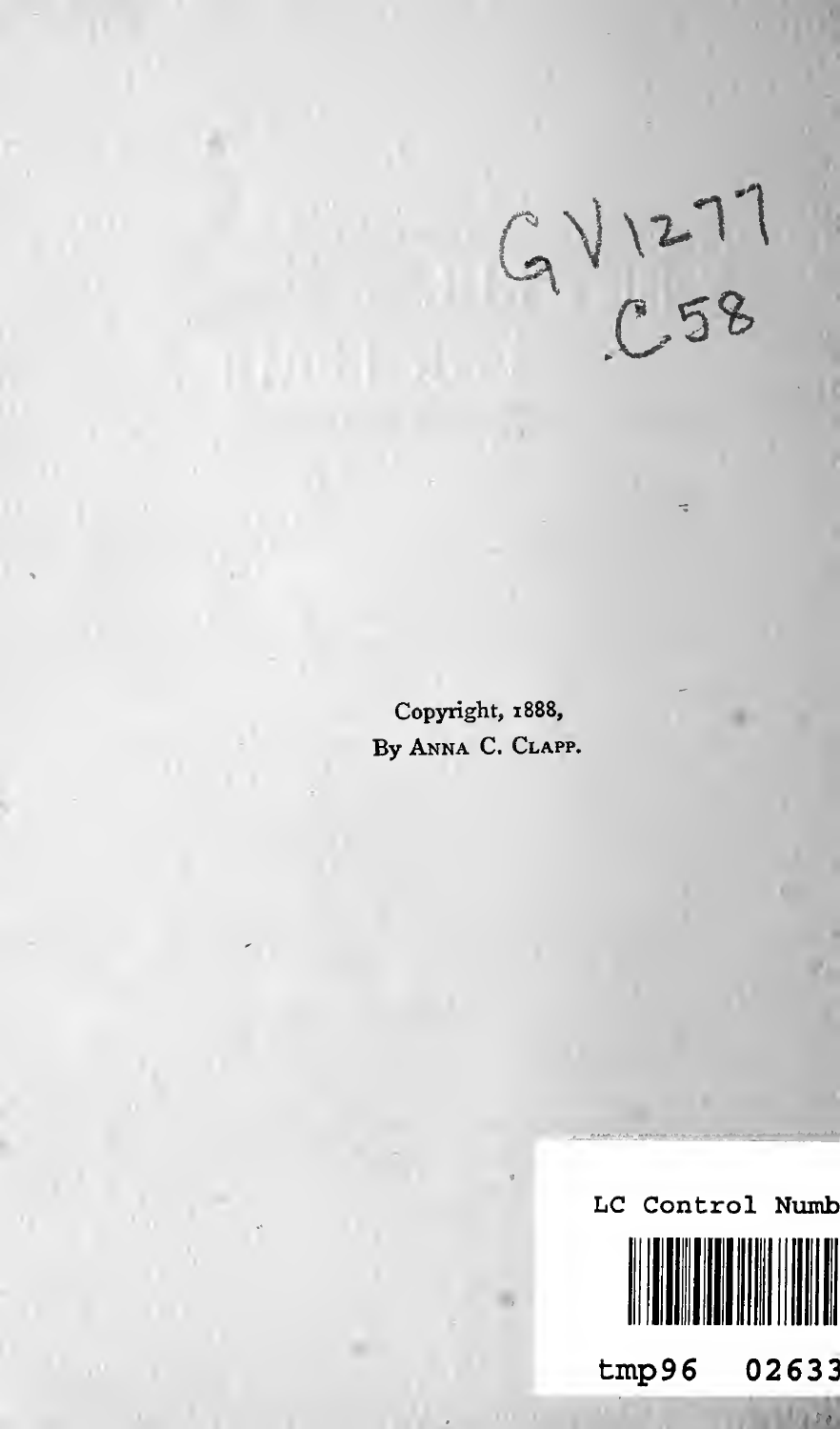

#### WHIST RULES FOR LEADS.

Holding king, with ace or queen, First lead king, as you have seen.

Holding king, with queen and ace, Still lead king, in the first place,

Then with queen pray follow next, So your partner's not perplexed,

But rests assured the ace remains Among the cards your hand retains.

With only king and queen, lead king, Then fearlessly a low card swing.

Unless the ace should fall on king, When, naturally, the queen 's the thing.

King, queen, knave and one small card, First lead  $king$  - now study hard;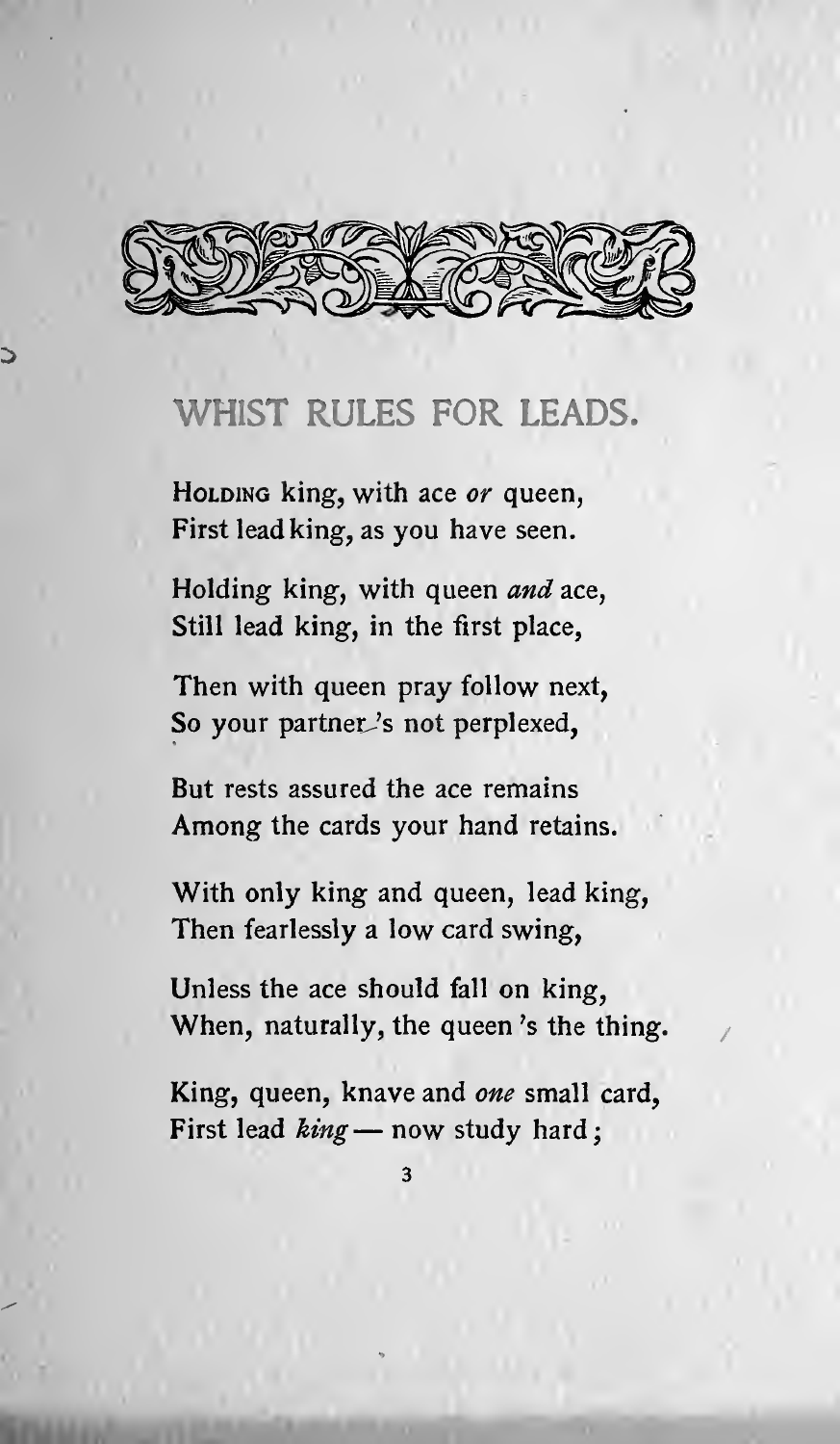King, queen, knave and two others. First lead knave, like whist lovers,

To show you have not only strength In this your suit, but also length.

Your *second* lead from these same three Is governed by your  $\hat{n}$ rst, — for see —

Lead king, then knave in a suit of four. Or knave, then king, when it numbers more.

With ace, queen, knave, lead the ace. Then comes the queen next in place.

Unless it is another time When both *strength* and *length* combine,

When lead the ace and then the knave, And at the last, command you '11 save.

Holding ace, queen, knave and ten, After ace, lead ten out then.

To force the king where'er he be, And then make queen and knave, you see.

Now we come to <sup>a</sup> favorite lead, Adopting which you must succeed,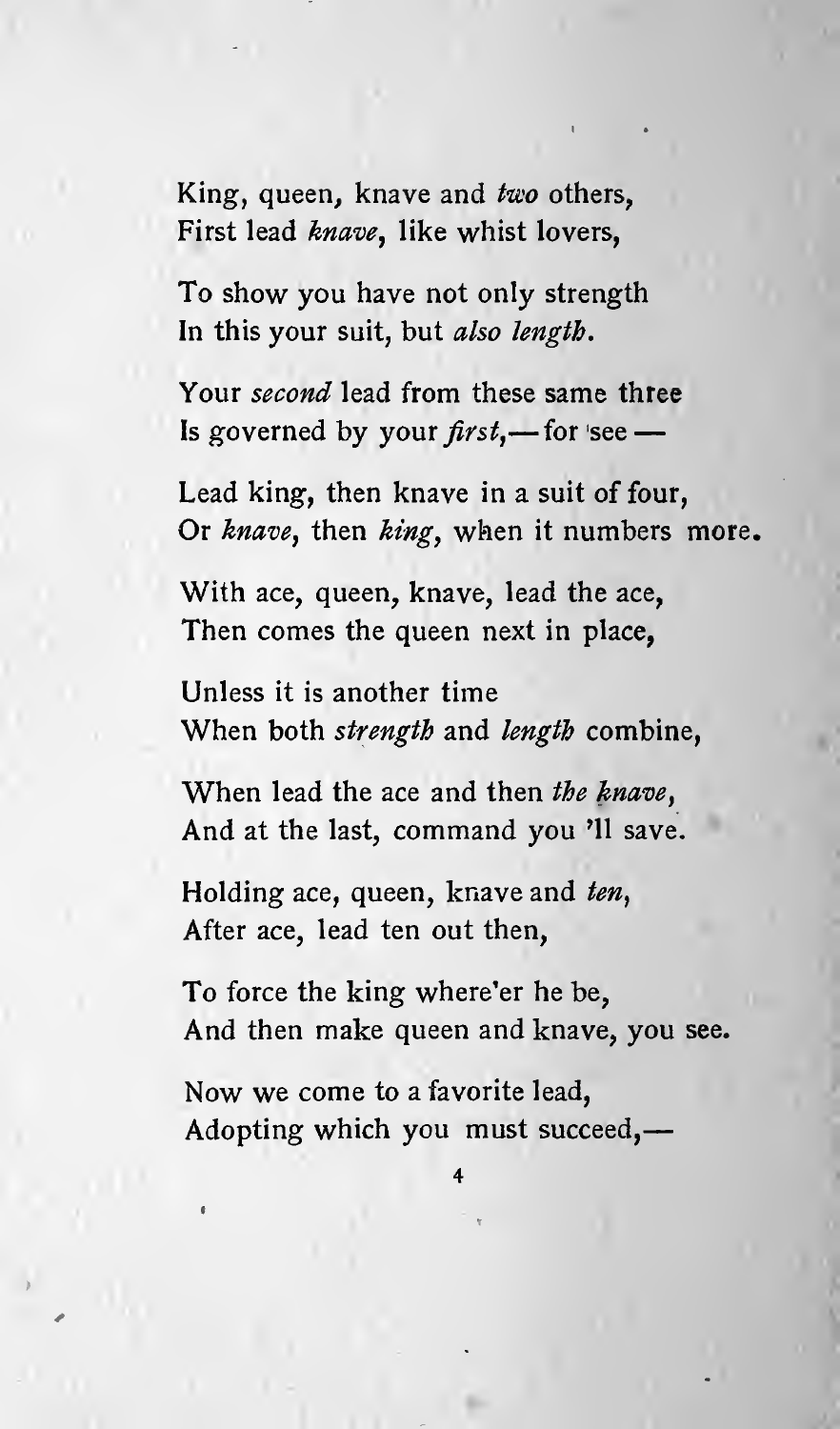With king, knave, ten, lead ten always, Since it 's been proved it really pays.

And if ten wins, then please play low, For adverse ace will fall, we know.

But should queen fall on lead of ten, And by and by you lead again,

Continue now with king or jack Showing number you hold, or lack.

Now with the ten, knave, queen and king, Always play ten, important thing

To win at once entire command, Though ace lies in your partner's hand.

And by your second lead, we 'll know All that you hold, for you can show,

By leading knave, queen lies with you As well as king, and long suit too ;

Or, leading queen, that you 're not long, But that you are unusually strong.\*

But should ten win, then, in this case. Follow with king, to force out ace

\* See Cavendish, i6th Edition, page 67.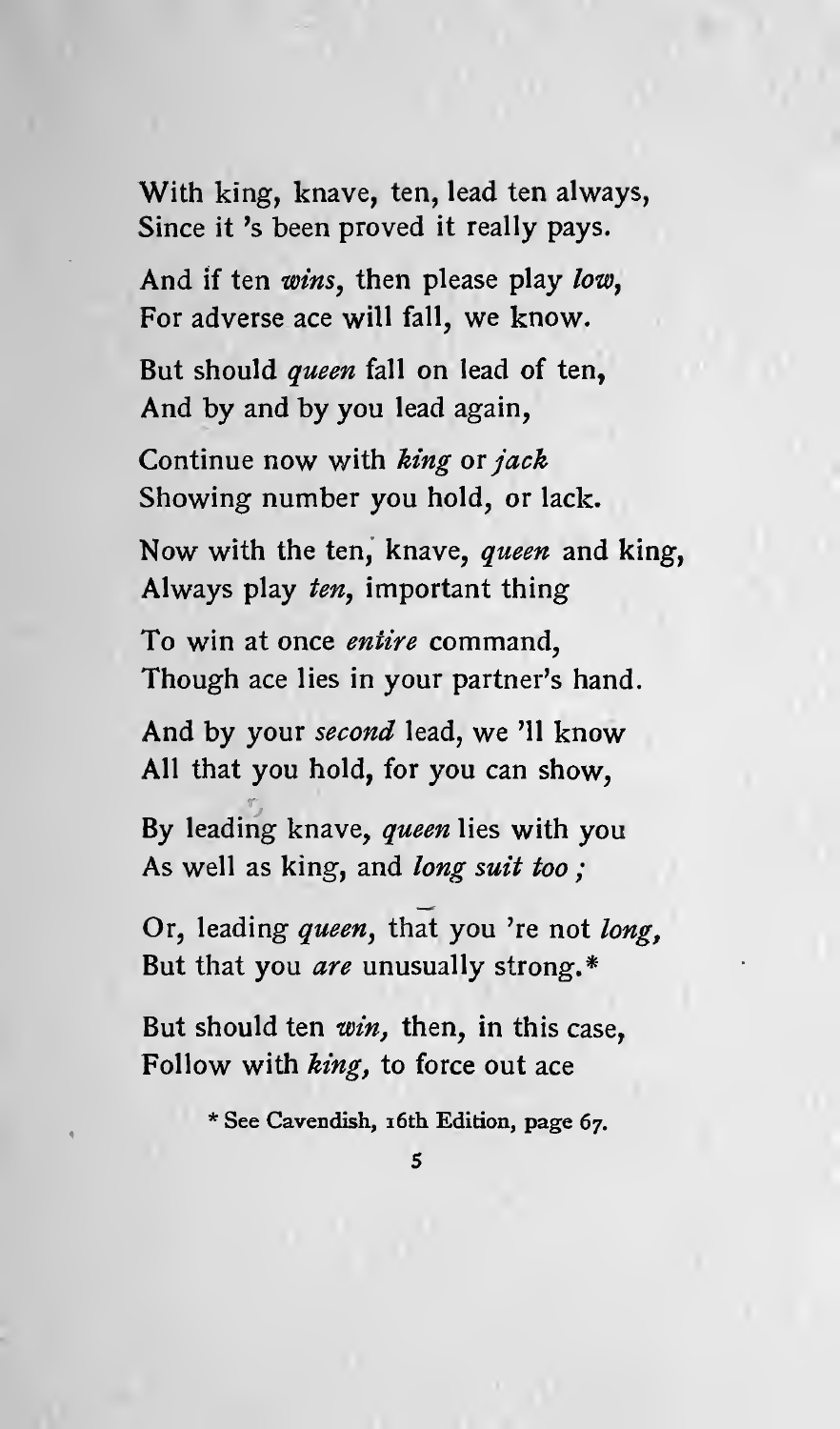And show you hold the *queen* as well, Unless it is you wish to tell

Of five in suit, when lead the queen. And all will know just what you mean.

In other words, to be more plain And to repeat this once again,

Lead king or queen should ace not fall: Length deciding  $which$  — that 's all —

And queen or knave when you succeed In forcing ace by your ten lead.

With queen, knave, ten, or knave, ten, nine, Lead highest card, as sequence-sign.

And if the sequence numbers more, Follow with lowest of the four.

Or, if your lead was one of three, Take care to let the next card be

The one that tells if the suit is long, For that is the burden of this song.\*

\* "With two high, indifferent cards, lead THE HIGHER if you opened a suit OF FOUR; THE LOWER if you opened a SUIT OF FIVE." (See '' American Leads in Whist Develop-

ments," by Cavendish.) Cards are " indifferent" when by the lead of either it will become evident that one holds both. (In such a case the lead of the lower card implies length.

6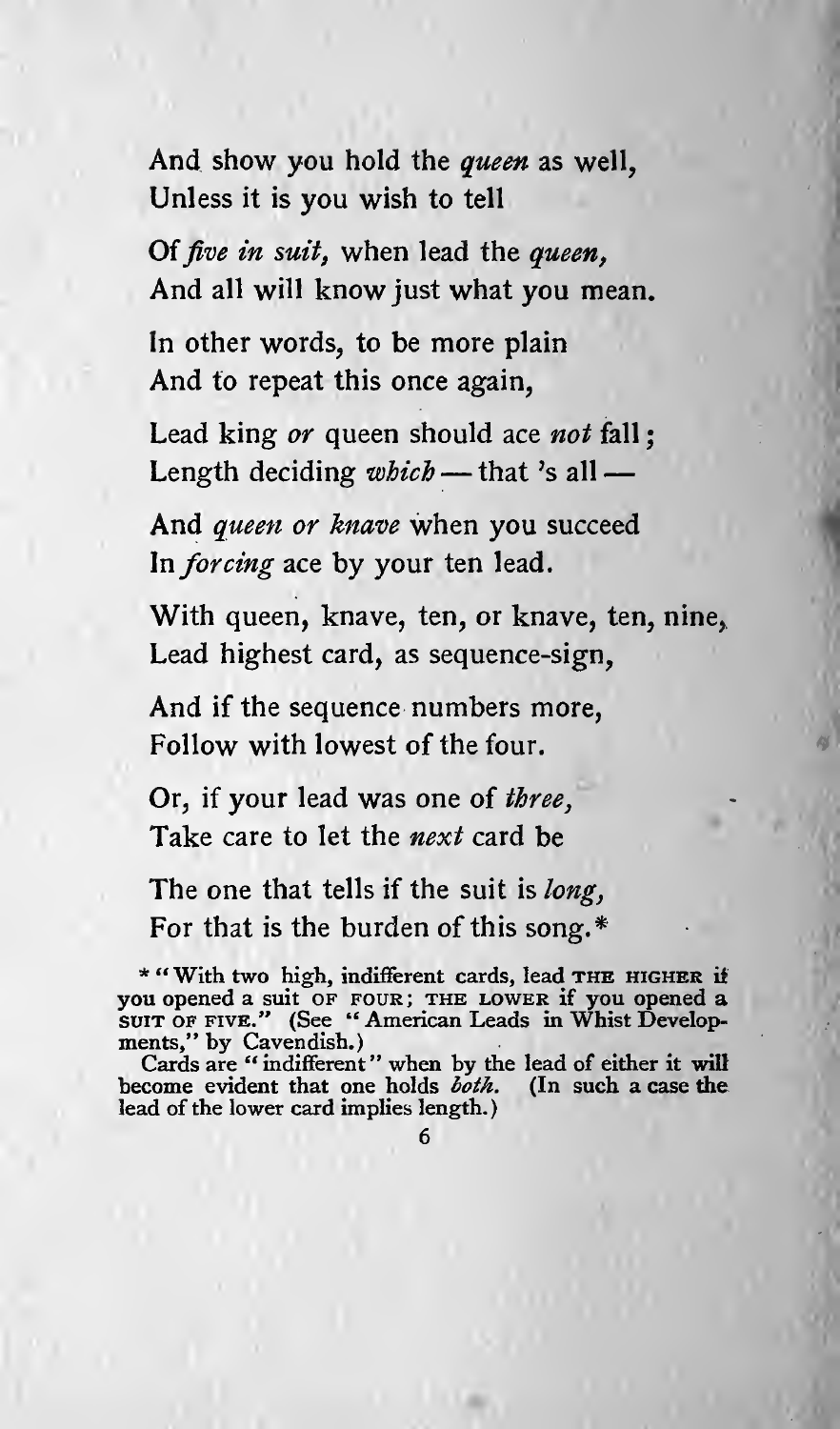With one honor, and cards all small, Lead the " fourth best"— make high cards fall!

But with four or more beside the ace, Lead the ace at once, in such a case;

For if you 're long in any suit, Some one will trump next time, sans doute.

With two honors that do not touch. Lead one of them out ? No; not much !

But lead " fourth best" again, my friend, Or you '' to the foot" <sup>I</sup> 'm forced to send.

Though, mark me, this does not refer To lead of ace, let naught deter

You from leading that, as you 've been taught. Unless you are comparatively short.

The nine usually means " fourth best." Unless "weak lead"; so you can rest

Assured of three very good cards still In leading hand, to be played at will.

When forced to lead from suit of three. The highest one pray let it be,

7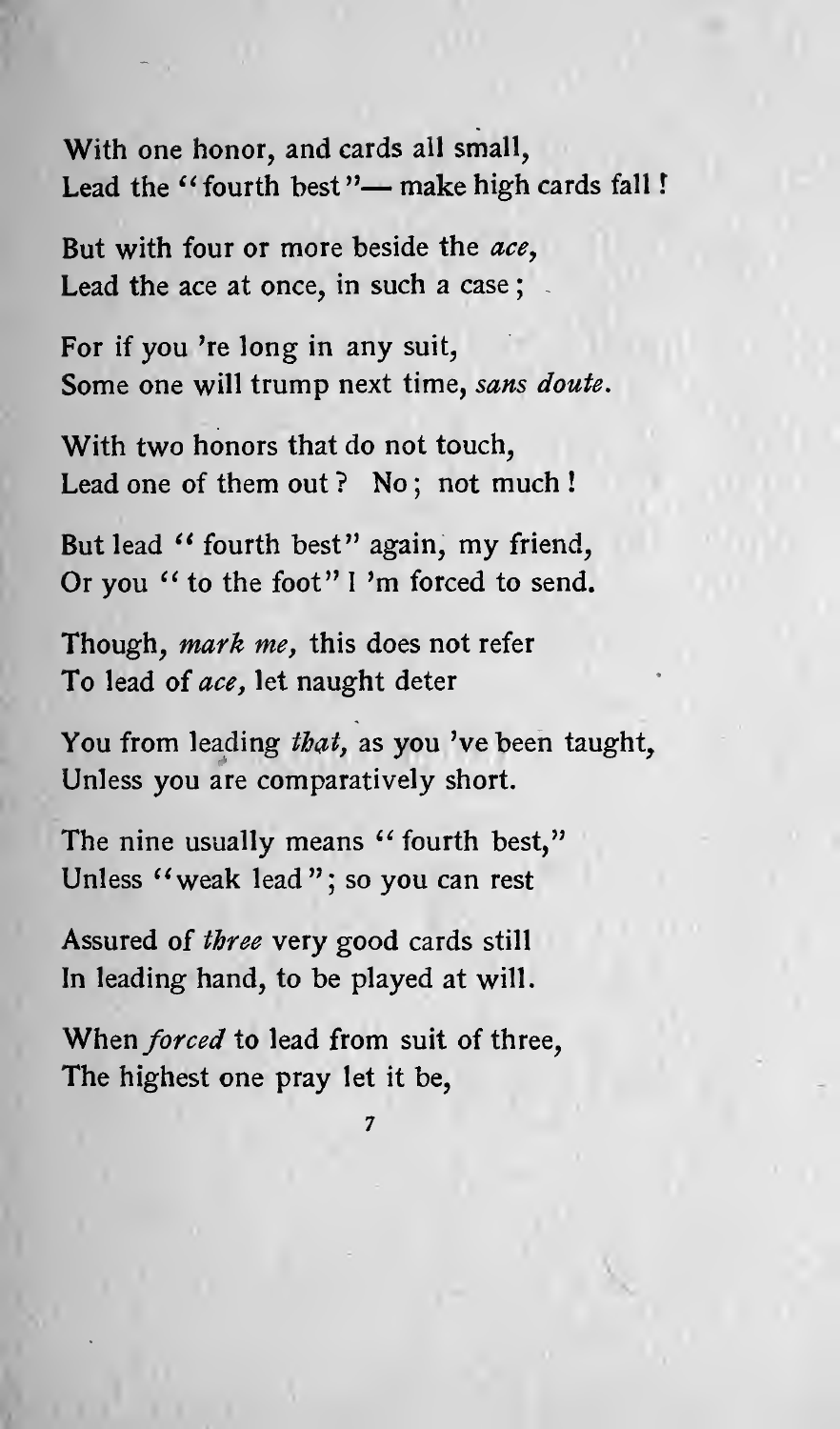Unless, by chance, you have a card Higher than knave, when it's not hard

To see that, by only leading low, You can play to win — as you must know !

When forced to lead from suit of two, Lest you should ask me what to do,

<sup>I</sup> '11 tell you now, for once and all, The higher card is forced to fall,

And even when it is a case Of holding only king and ace.

#### TRUMP LEADS.

In managing trumps and how to lead, People all puzzle more than they need,

For it 's as simple as simple can be, And easily solved as the rule of three,

Merely requiring a little thought Just how to vary rules you 've been taught.

 $\mathbf{Q}$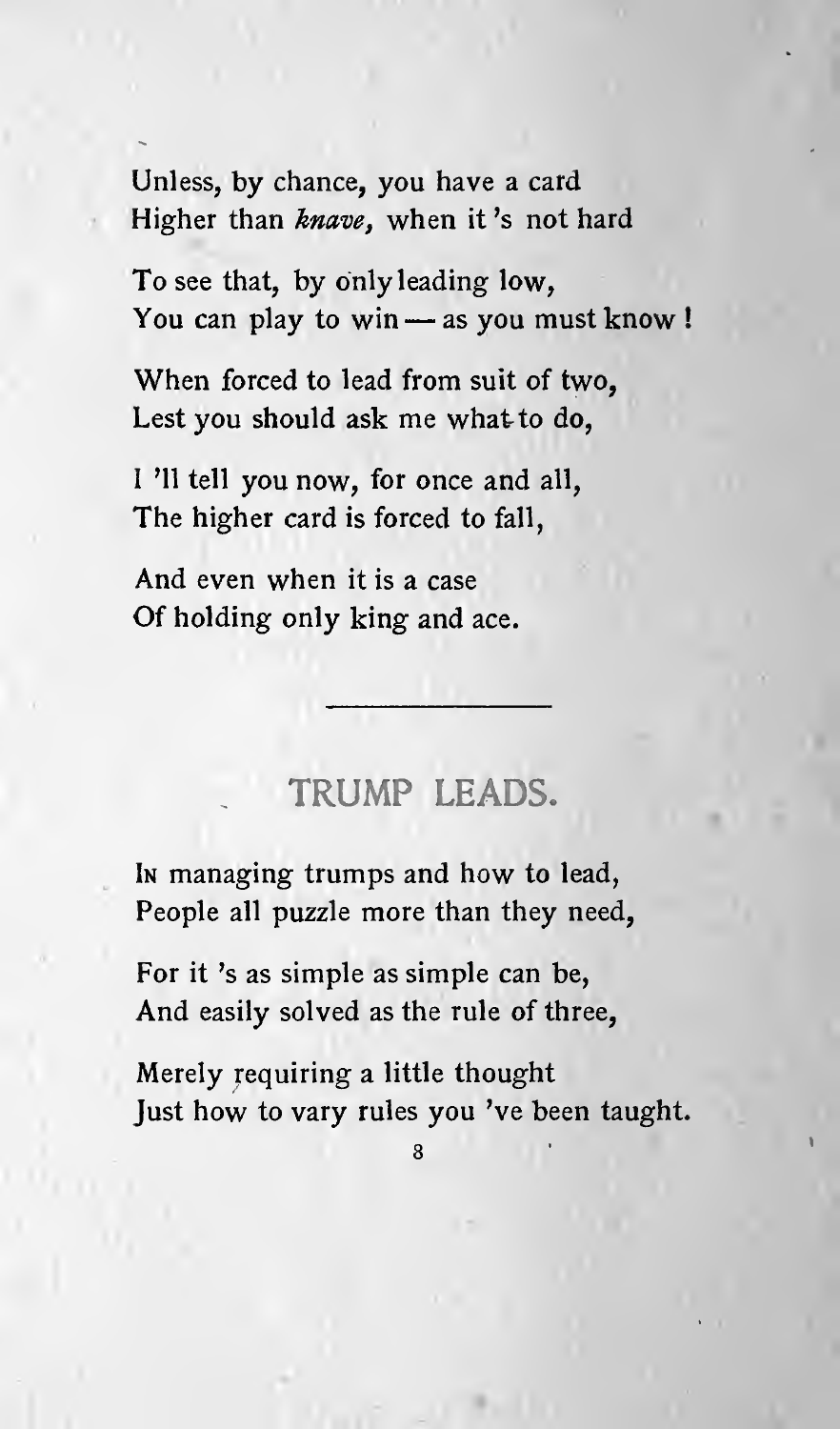For instance — in trumps "play a backward game,"

Reserving all strength at first in the same,

And giving a partner one chance at least Of winning atrick before he has ceased

To follow the lead, for you cannot count On his holding many, when  $\gamma$ ou 've an amount.

Moreover, you may by leading low Embarrass left hand, who will not know

In which of the hands the high cards lie, And so will allow <sup>a</sup> trick to go by,

Enabling third hand to win, perchance, With a fourth-rate card, and thus entrance

<sup>A</sup> partner, who may be <sup>a</sup> bit avaricious — For to such souls, such tricks are delicious!

It 's only in trumps that you can afford To lead in this way, and the high cards hoard ;

But then, as I've said to you before. Rely on your head, and " play to the score."

9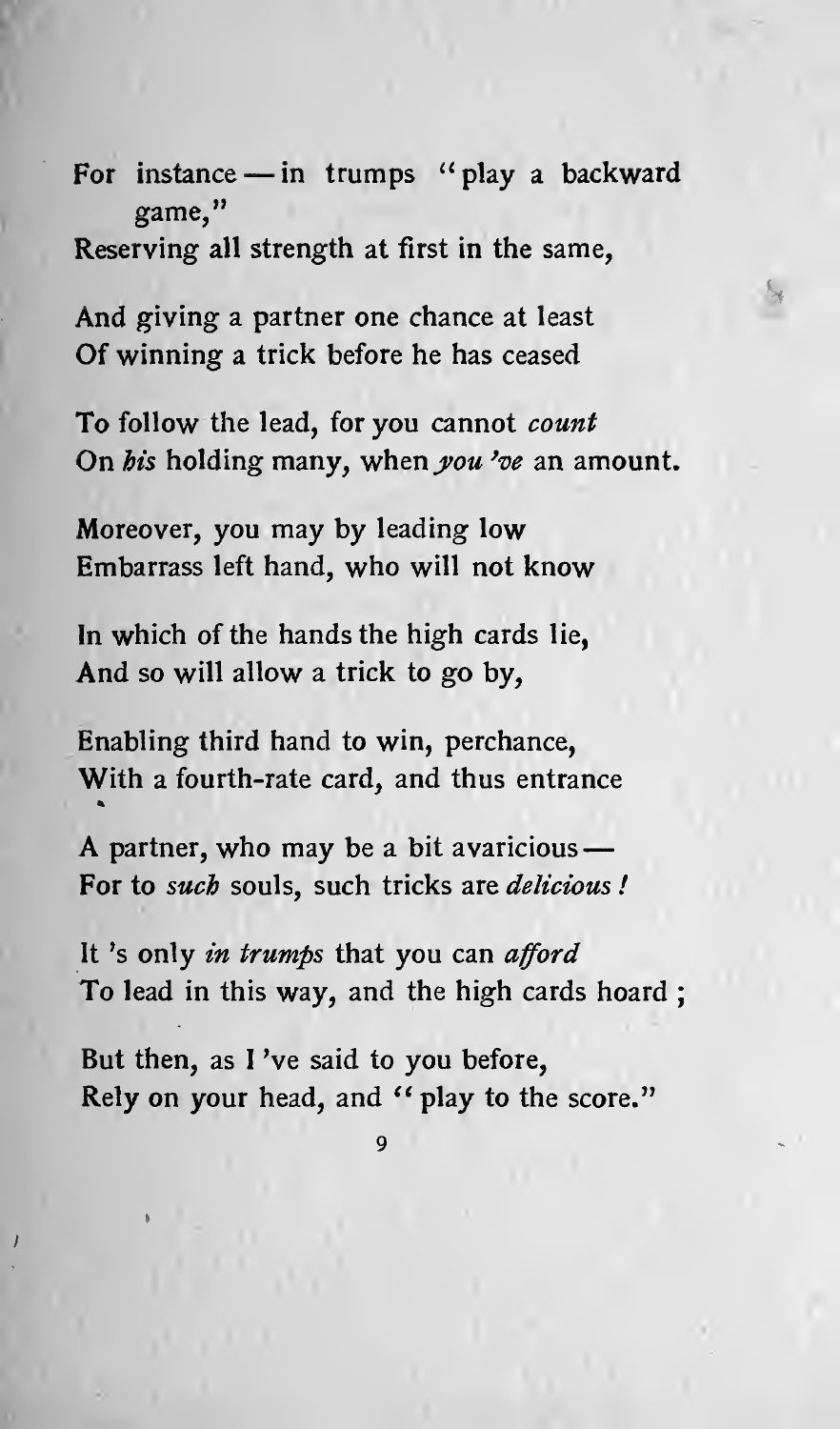And remember, please, you 're not to yearn For conquests like these, when you discern

Three very good cards within your hand. For in *such* cases you 'll soon command.

And your scheme is then to circumvent A foe upon whom destruction 's sent!

So, to keep him from undue gain, Lead out the suit as if 't were " plain."

Or, if you hold as many as six, Beside the ace, you '11 make more tricks

Not to lead low, as the chances are None of the rest can follow you far ;

So, count your cards, and, finding you hold Seven in suit, your game must be bold.

In leading trumps there 's one exception. One that avoids any deception,

The leader then rising superior To strategy of hands inferior.

And showing partner from the first No need to fear the enemy's worst,

 $\overline{a}$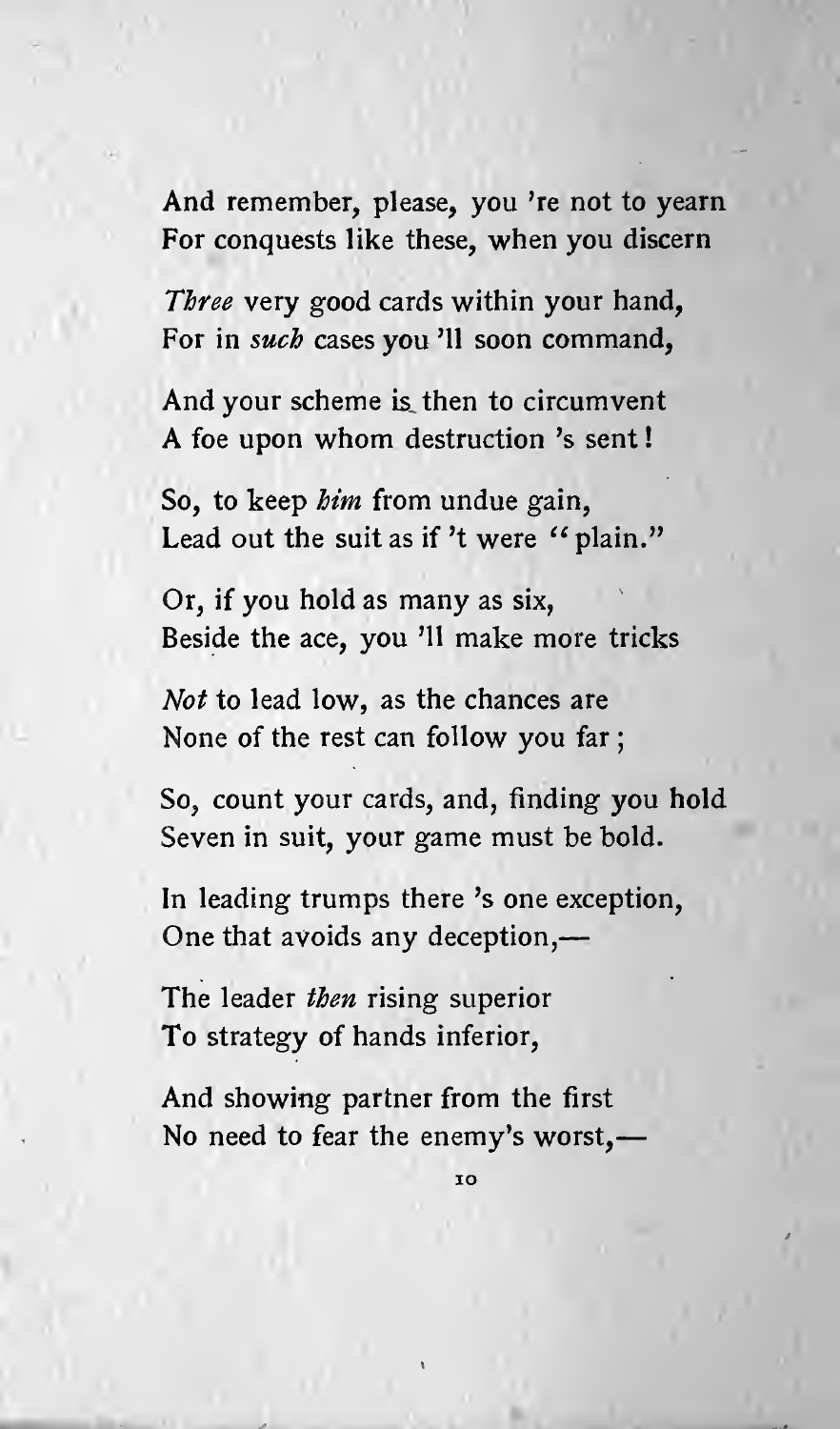Namely : when holding ace, king and queen, Or all four honors, let them be seen

By leading lowest, since 't will secure The trick quite as well — this you are sure —

And also proclaims that you have command, As all the best trumps must be in your hand.

And on this plan, if first lead is knave Then follow with ace, confusion to save.

Or leading queen first, then, as you know. Follow with king, if wishing to show

At least five in suit ; or, holding but four, Then follow with ace to prove you 've no more.

This I believe is my last injunction ; You knowing where to seek more instruction.

 $C^*$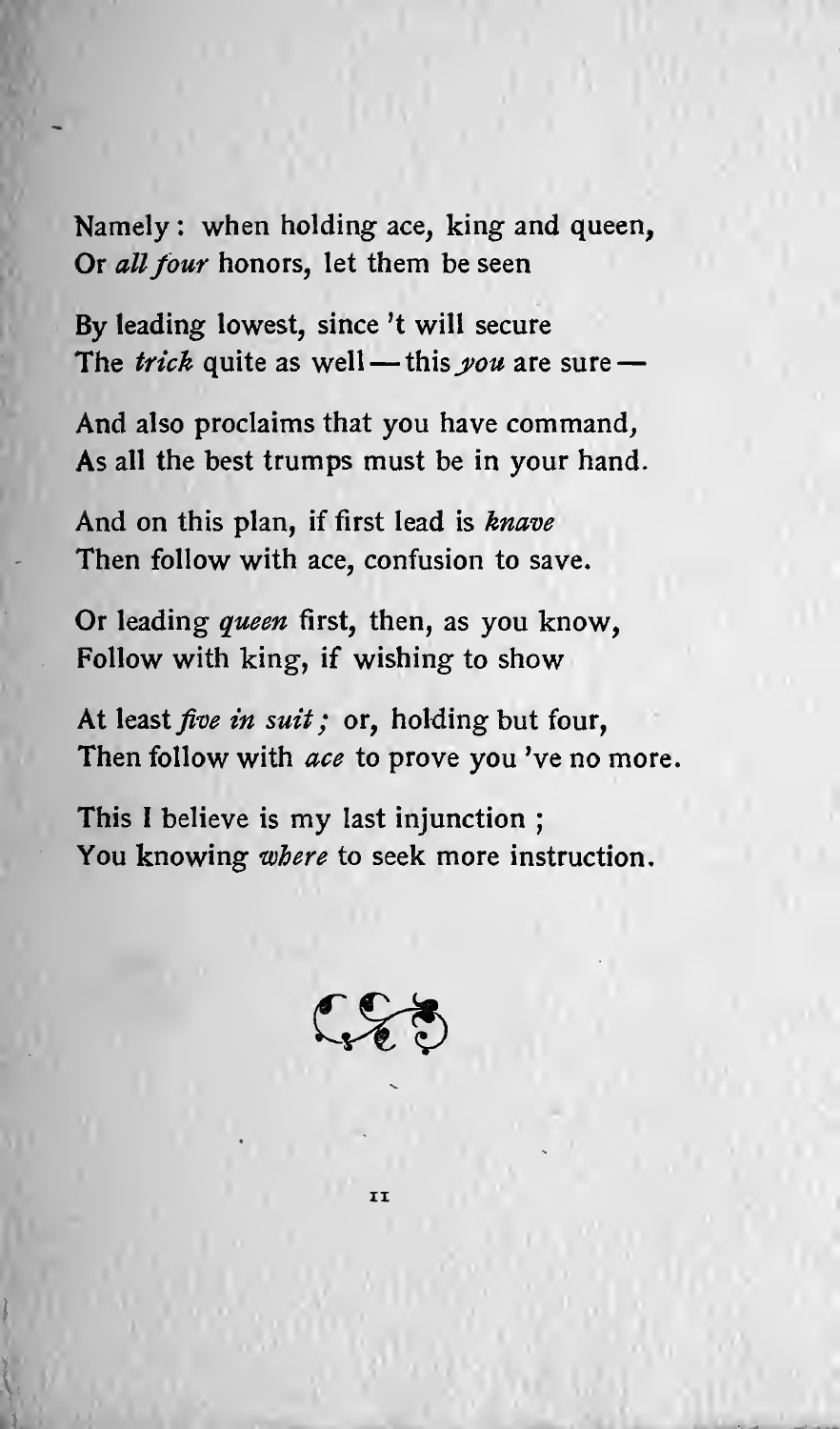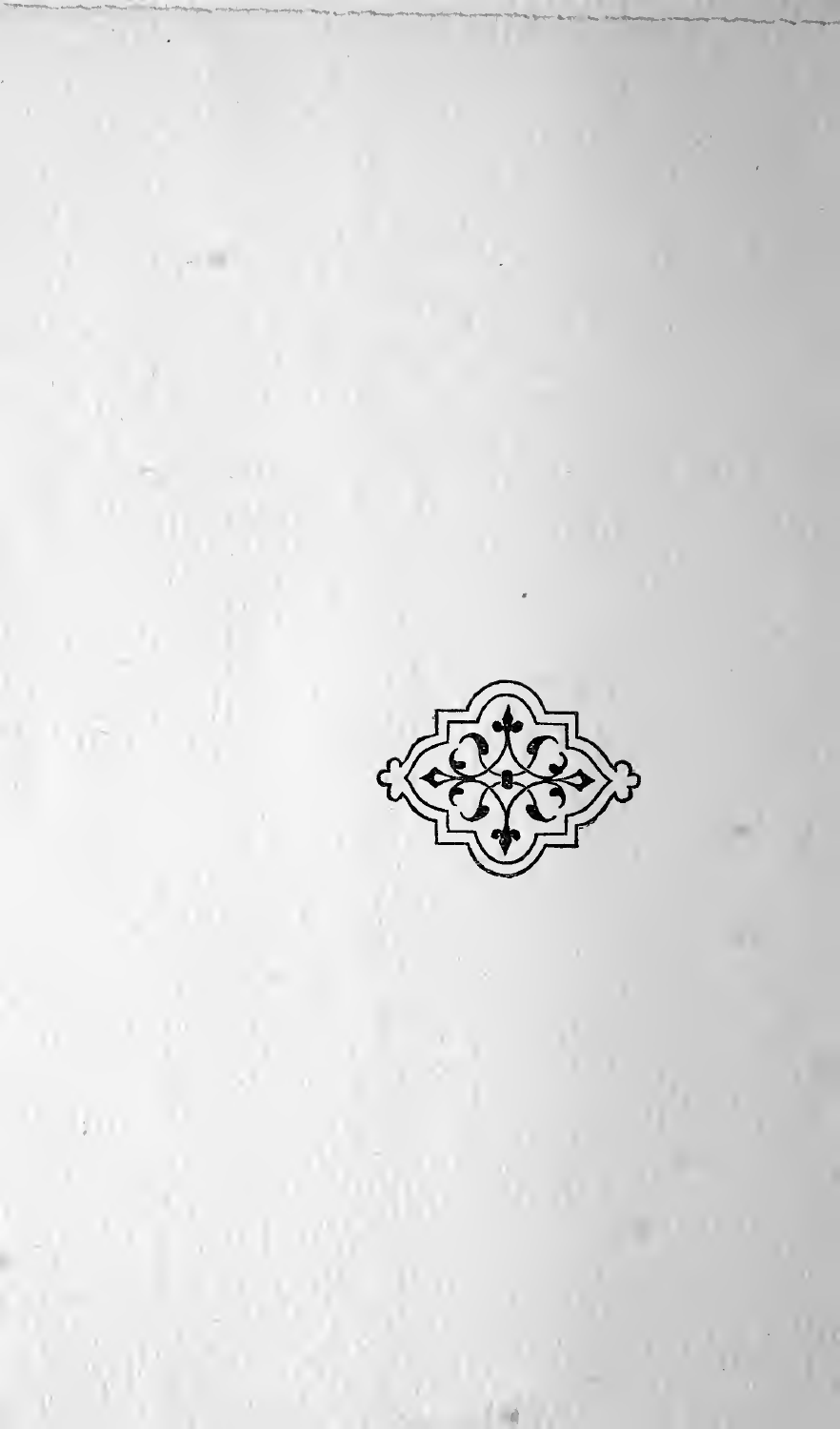